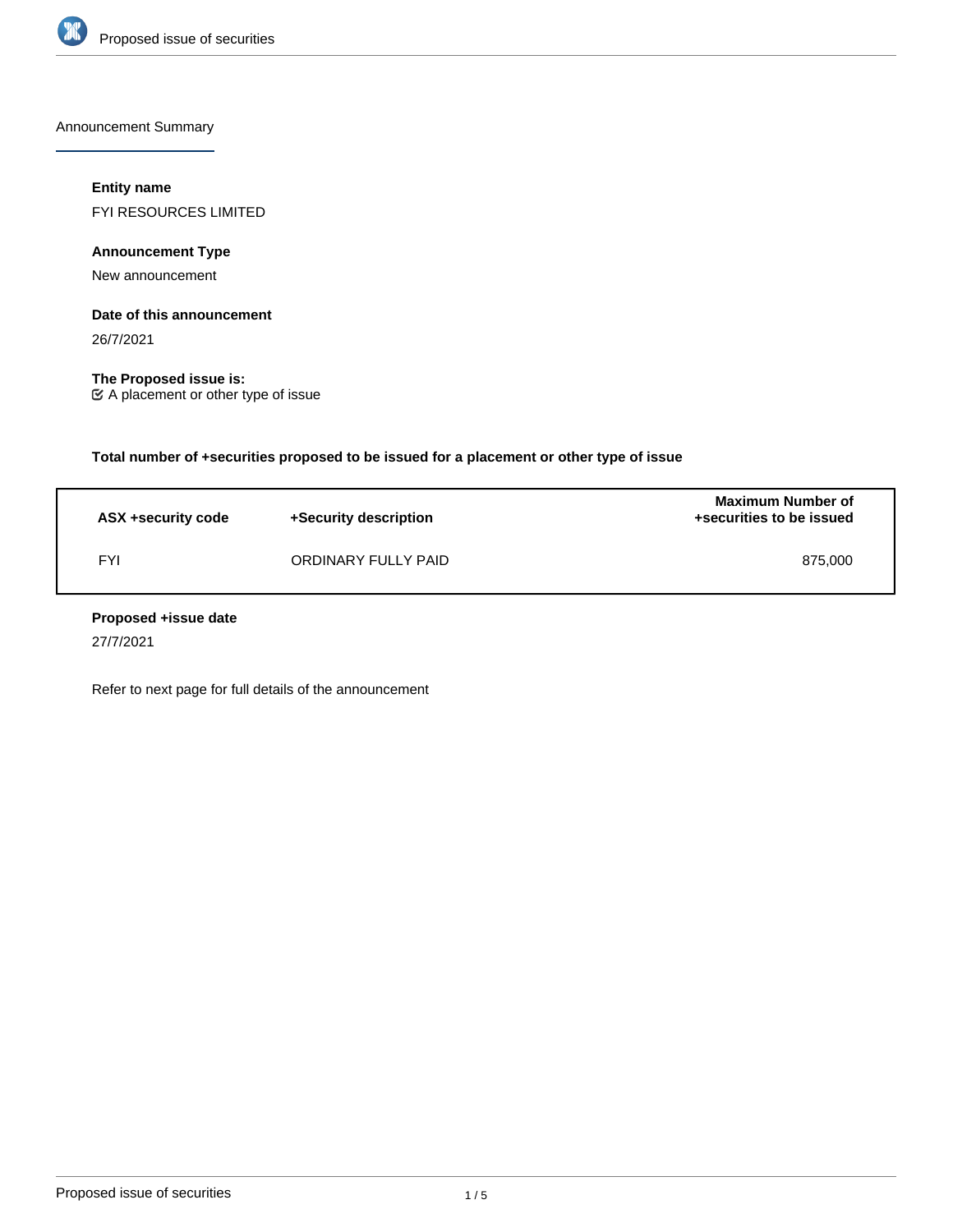

#### Part 1 - Entity and announcement details

#### **1.1 Name of +Entity**

## FYI RESOURCES LIMITED

We (the entity named above) give ASX the following information about a proposed issue of +securities and, if ASX agrees to +quote any of the +securities (including any rights) on a +deferred settlement basis, we agree to the matters set out in Appendix 3B of the ASX Listing Rules.

If the +securities are being offered under a +disclosure document or +PDS and are intended to be quoted on ASX, we also apply for quotation of all of the +securities that may be issued under the +disclosure document or +PDS on the terms set out in Appendix 2A of the ASX Listing Rules (on the understanding that once the final number of +securities issued under the +disclosure document or +PDS is known, in accordance with Listing Rule 3.10.3C, we will complete and lodge with ASX an Appendix 2A online form notifying ASX of their issue and applying for their quotation).

**1.2 Registered Number Type**

**Registration Number**

ABN

85061289218

**1.3 ASX issuer code**

FYI

# **1.4 The announcement is**

New announcement

#### **1.5 Date of this announcement**

26/7/2021

**1.6 The Proposed issue is:**

 $\mathfrak{C}$  A placement or other type of issue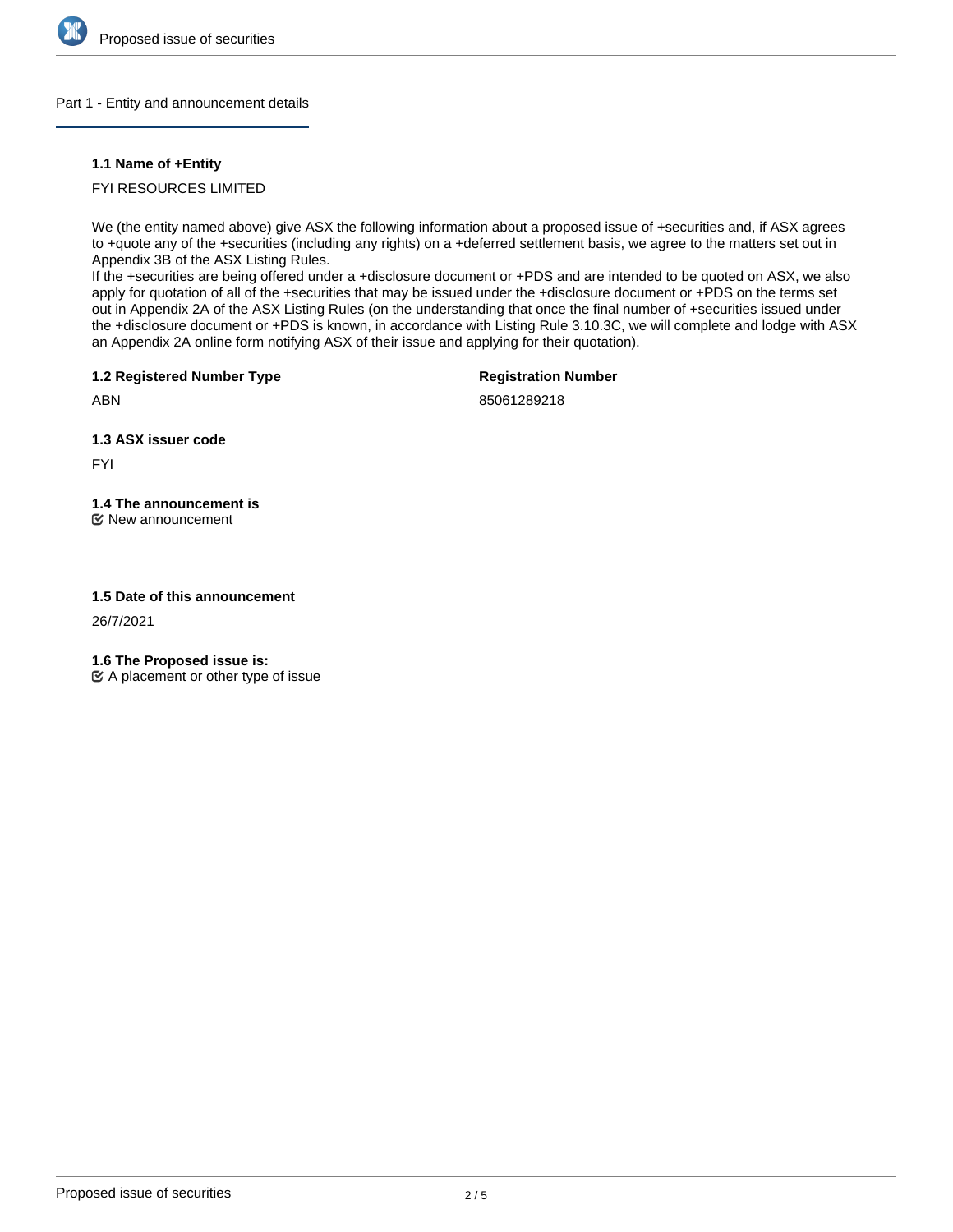

Part 7 - Details of proposed placement or other issue

Part 7A - Conditions

**7A.1 Do any external approvals need to be obtained or other conditions satisfied before the placement or other type of issue can proceed on an unconditional basis?** No

Part 7B - Issue details

**Is the proposed security a 'New class' (+securities in a class that is not yet quoted or recorded by ASX) or an 'Existing class' (additional securities in a class that is already quoted or recorded by ASX)?** Existing class

**Will the proposed issue of this +security include an offer of attaching +securities?** No

Details of +securities proposed to be issued

#### **ASX +security code and description**

FYI : ORDINARY FULLY PAID

#### **Number of +securities proposed to be issued**

875,000

**Offer price details**

**Are the +securities proposed to be issued being issued for a cash consideration?** No

#### **Please describe the consideration being provided for the +securities**

Shares are being issued in consideration for the provision of investor relations and digital marketing services

**Please provide an estimate of the AUD equivalent of the consideration being provided for the +securities**

325,000.000000

**Will these +securities rank equally in all respects from their issue date with the existing issued +securities in that class?** Yes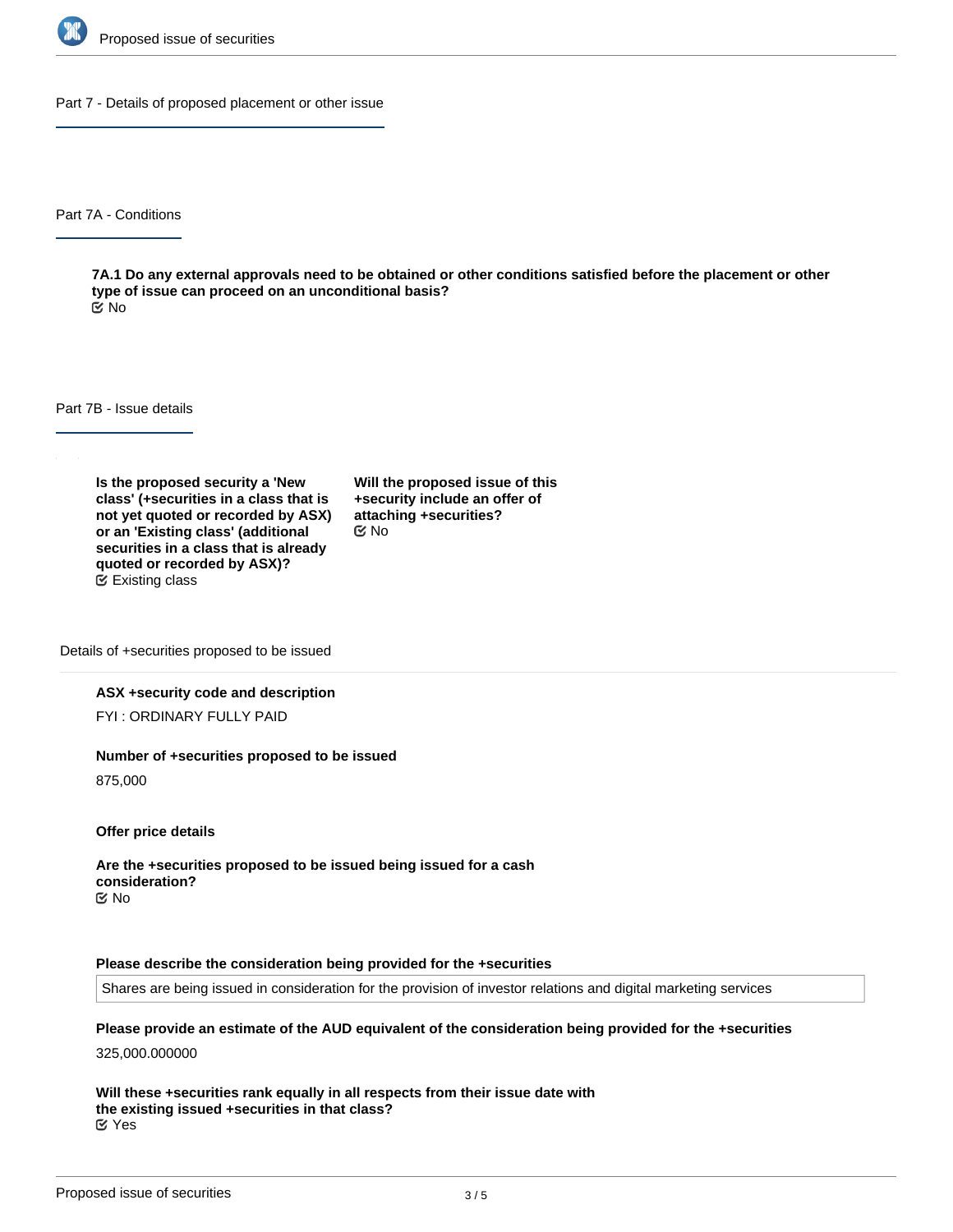

Part 7C - Timetable

**7C.1 Proposed +issue date** 27/7/2021

Part 7D - Listing Rule requirements

**7D.1 Has the entity obtained, or is it obtaining, +security holder approval for the entire issue under listing rule 7.1?** No

**7D.1b Are any of the +securities proposed to be issued without +security holder approval using the entity's 15% placement capacity under listing rule 7.1?** Yes

**7D.1b ( i ) How many +securities are proposed to be issued without security holder approval using the entity's 15% placement capacity under listing rule 7.1?**

875,000

**7D.1c Are any of the +securities proposed to be issued without +security holder approval using the entity's additional 10% placement capacity under listing rule 7.1A (if applicable)?** No

**7D.2 Is a party referred to in listing rule 10.11 participating in the proposed issue?** No

**7D.3 Will any of the +securities to be issued be +restricted securities for the purposes of the listing rules?** No

**7D.4 Will any of the +securities to be issued be subject to +voluntary escrow?** Yes

**7D.4a Please enter the number and +class of the +securities subject to +voluntary escrow and the date from which they will cease to be subject to +voluntary escrow**

220,000 escrowed until 29 October 2021 and 220,000 escrowed until 29 April 2022

Part 7E - Fees and expenses

**7E.1 Will there be a lead manager or broker to the proposed issue?** No

**7E.2 Is the proposed issue to be underwritten?** No